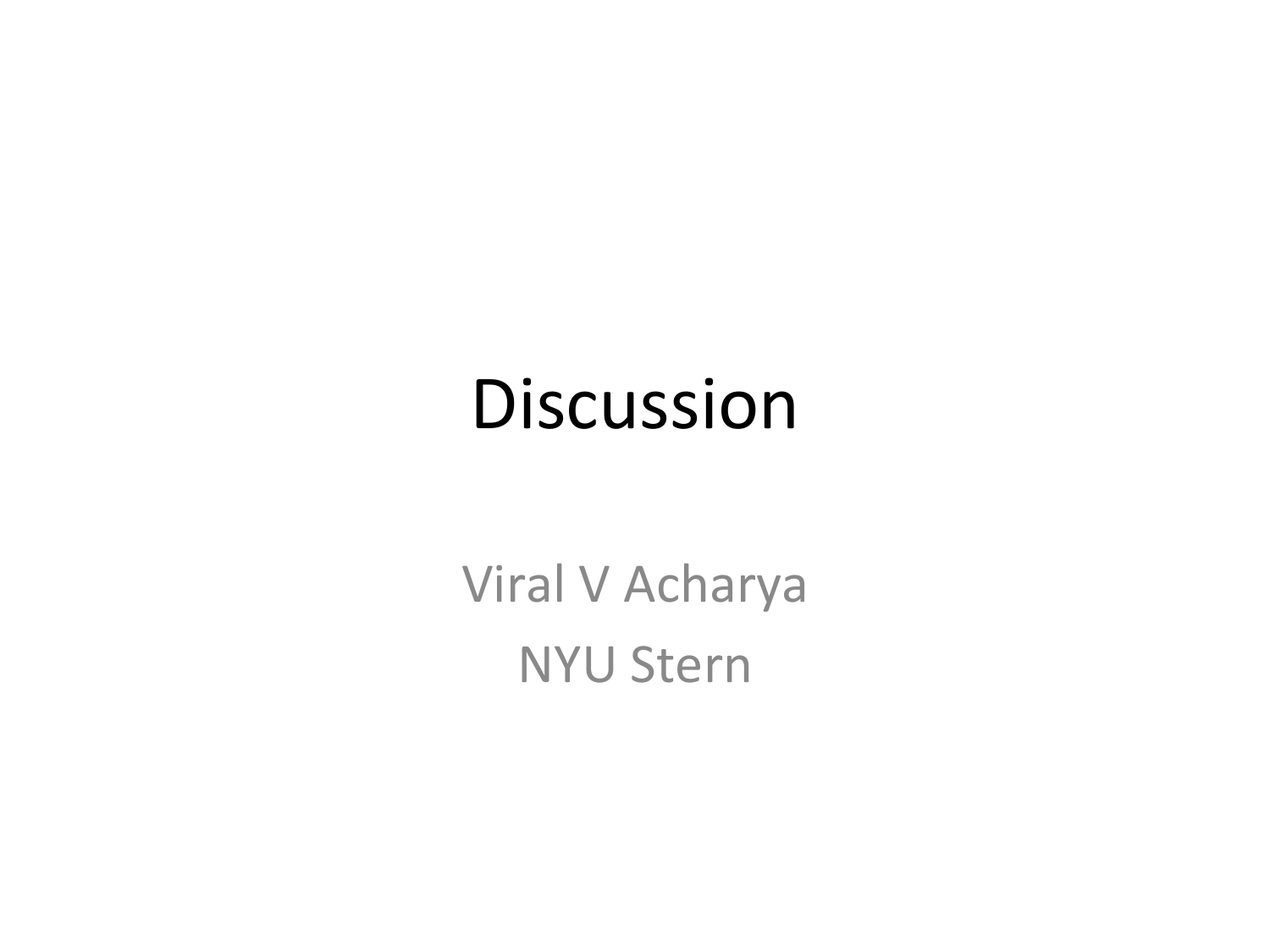#### Macro-prudential toolkit

- "Lean against the wind" versus "Mop up"
- Regulation by form:
	- Focused (typically) on large banks
	- Countercyclical capital buffer requirement
- Regulation by function:
	- $-$  Focused on systemically important asset classes
	- Mortgage-specific (LTV, DTI) solvency requirement
- Considerations: arbitrage (within-institution / financial sector), target inefficiency (TBTF)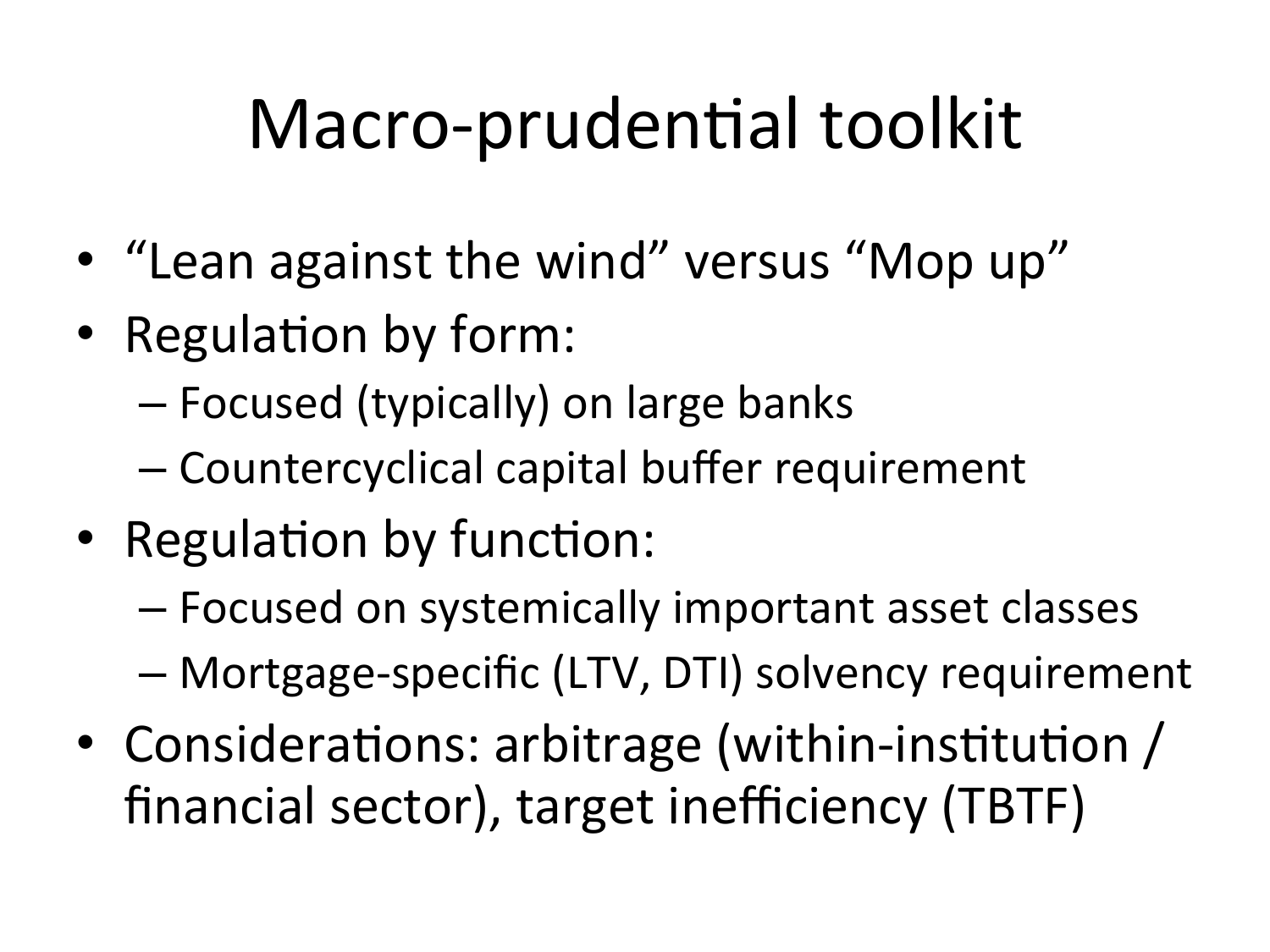## Basten, Briukhova, Pelli

• Globally first activation of Basel III CCyB by the Swiss National Bank in 2013

– Applied sectorally to residential mortgage lending

- Examine the impact on real estate prices
- A nice departure from typical focus  $-$  Usually examine the impact on loan growth
- General equilibrium effects operate (also) through asset prices

– Unclear asset prices are the primary objective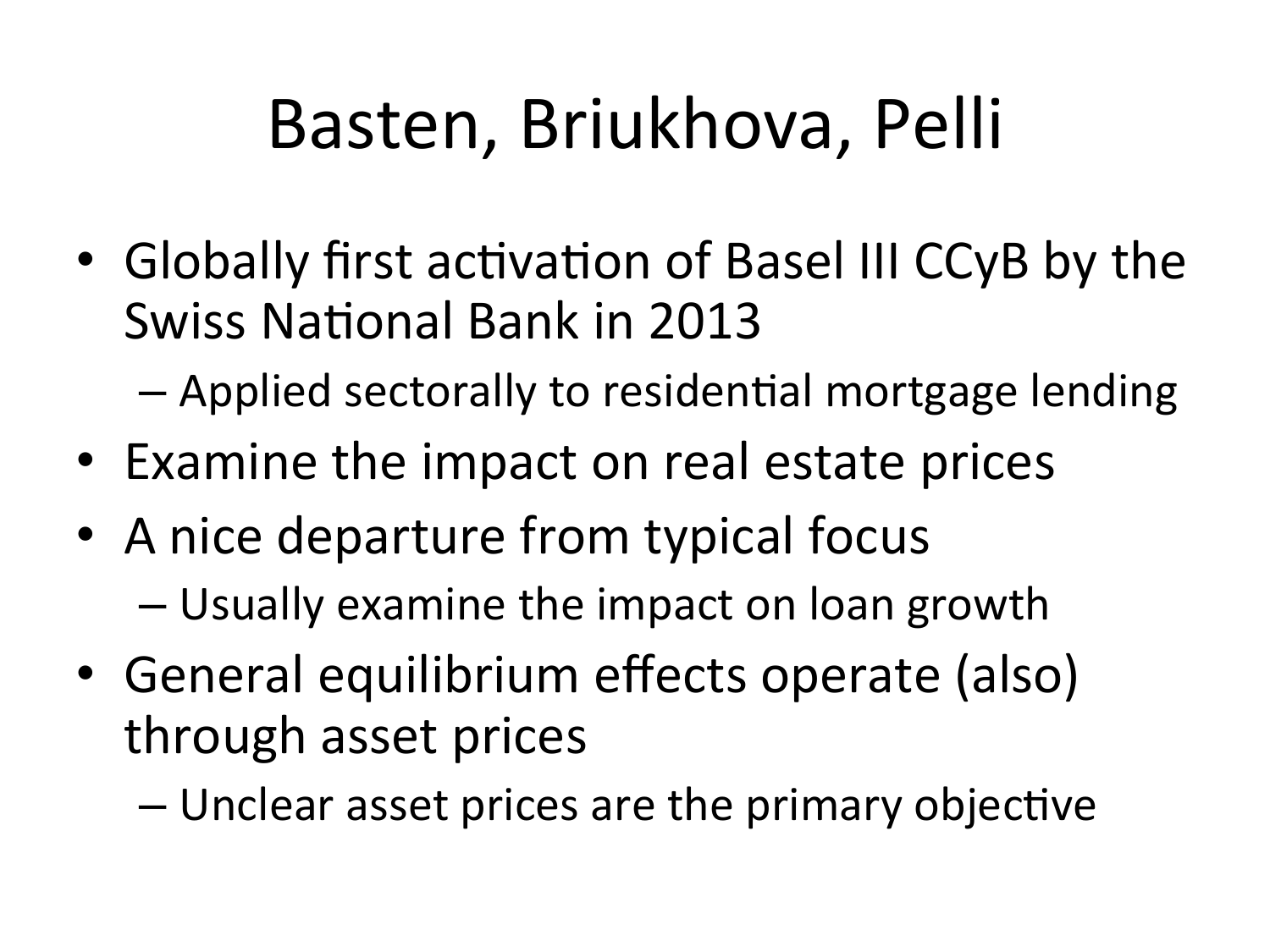# Most salient finding

- Real estate price effects are heterogeneous
	- Depend on the *size of treatment* 
		- By canton (composition of mortgage suppliers)
		- By house type (single-home versus condominiums)
- Authors suggest that the CCyB requirements could be calibrated taking into account the presence of heterogeneous developments of of real estate prices across regions
	- Seems too complicated!
	- Are the effects entirely unintended or undesirable?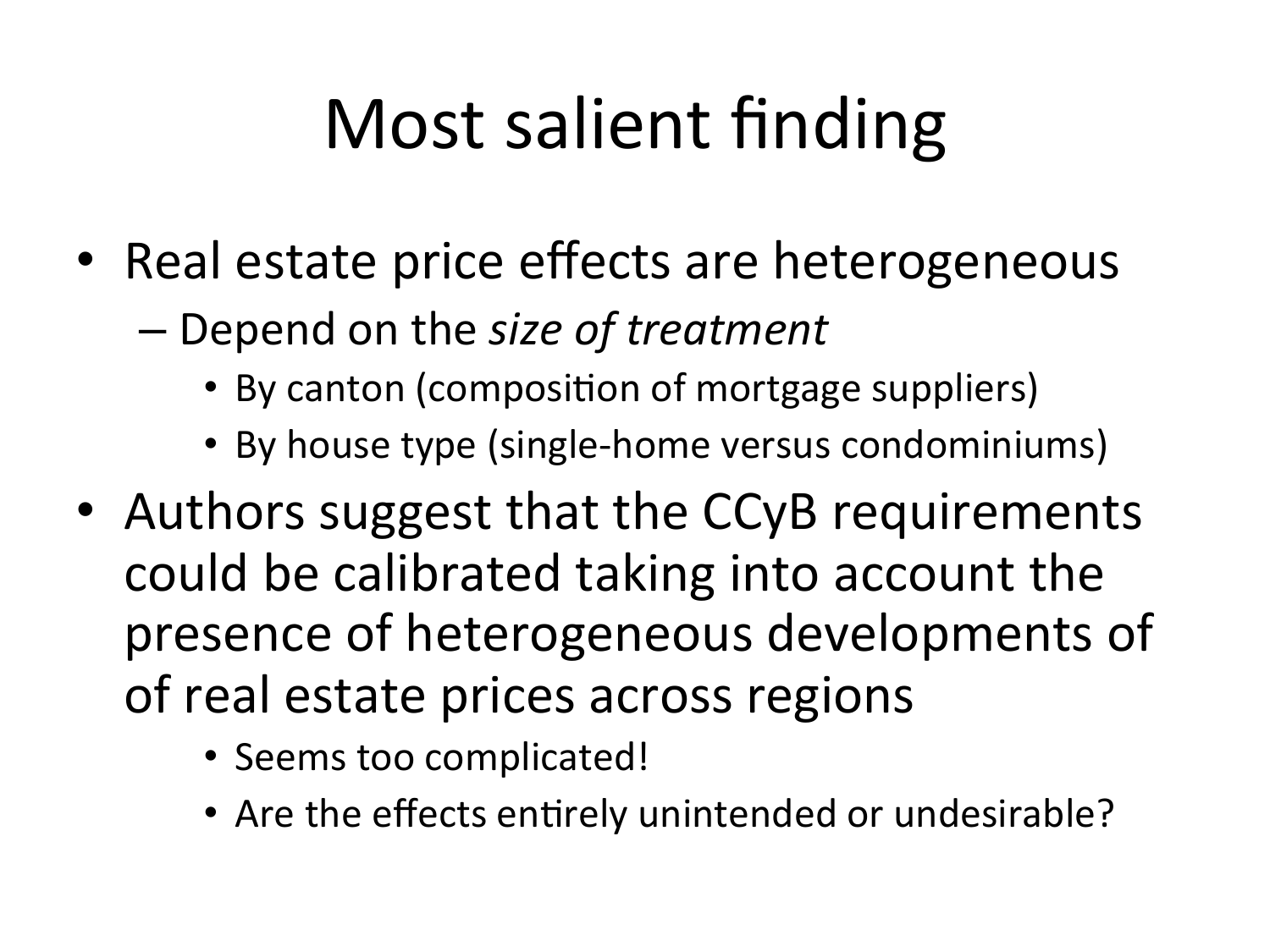# Arbitrage, Stability, Spillovers

- Arbitrage
	- Larry White's "waterfall theorem of risk transfer"
	- $-$  *Risk travels to that balance-sheet which has the lowest regulatory capital requirement for it!*
- Stability
	- $-$  Risk shifts from the concentrated to the diversified
	- Intended? Desirable?
- Spillovers
	- $-$  "Hot" asset markets cool down, others heat up
	- Intended? Desirable?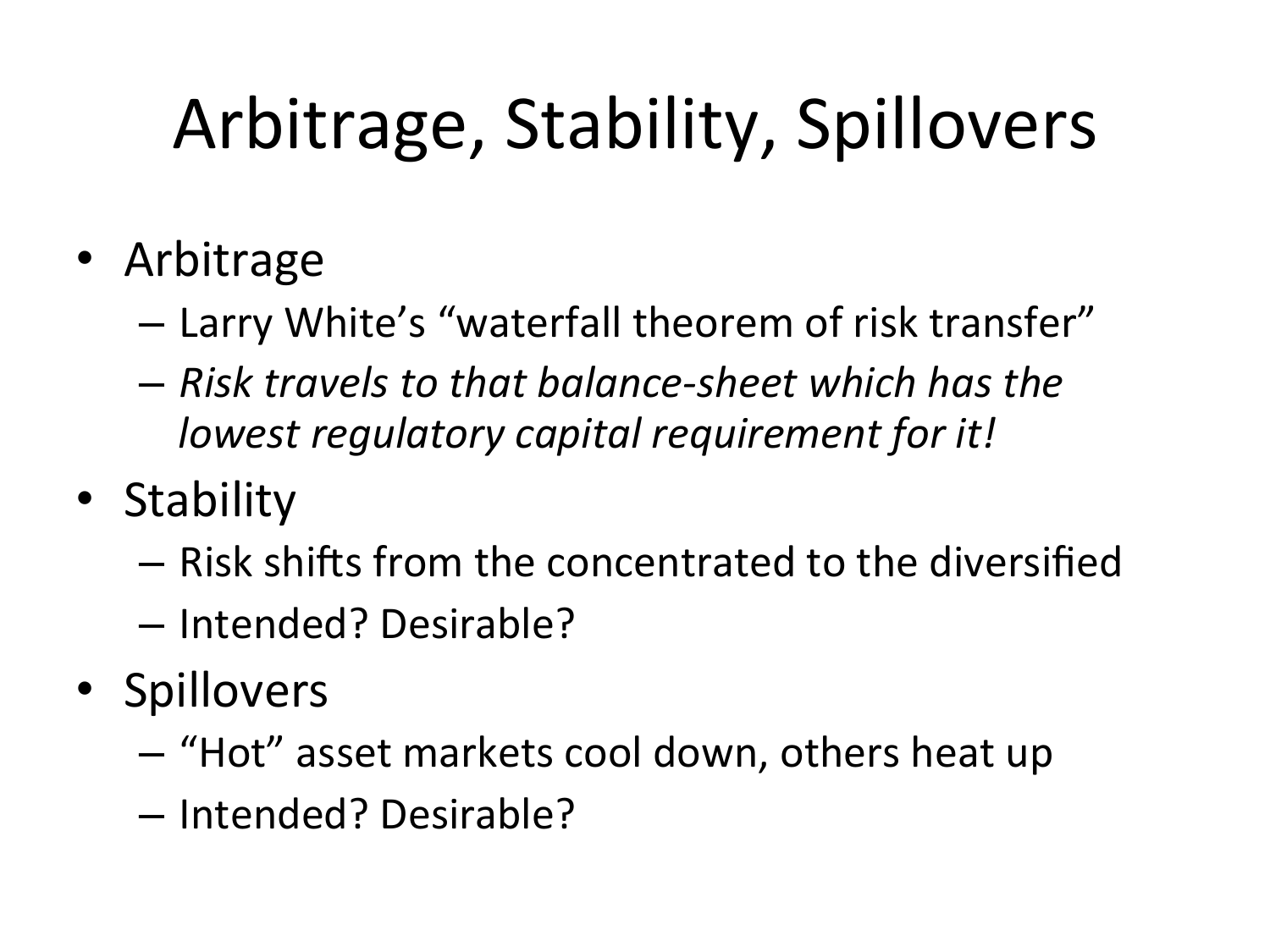## Suggestions

- Consider a theoretical setup in which there is intermediary, asset and regional heterogeneity
- Assume and identify in terms of model primitives the stated objective of CCyB
- Study and relate to findings the within-model impact on
	- $-$  Behavior of different intermediaries
	- Behavior of different asset classes
	- $-$  Behavior of differentially "treated" regions
	- Examine if objective met (arbitrage, stability, spillovers)
- Examine *jointly* the model implications for quantities (mortgages, others) and prices (loan terms, housing prices)
	- $-$  At present, mortgage lending outcomes receive little attention
	- $-$  Are lending effects understated in part due to price effects?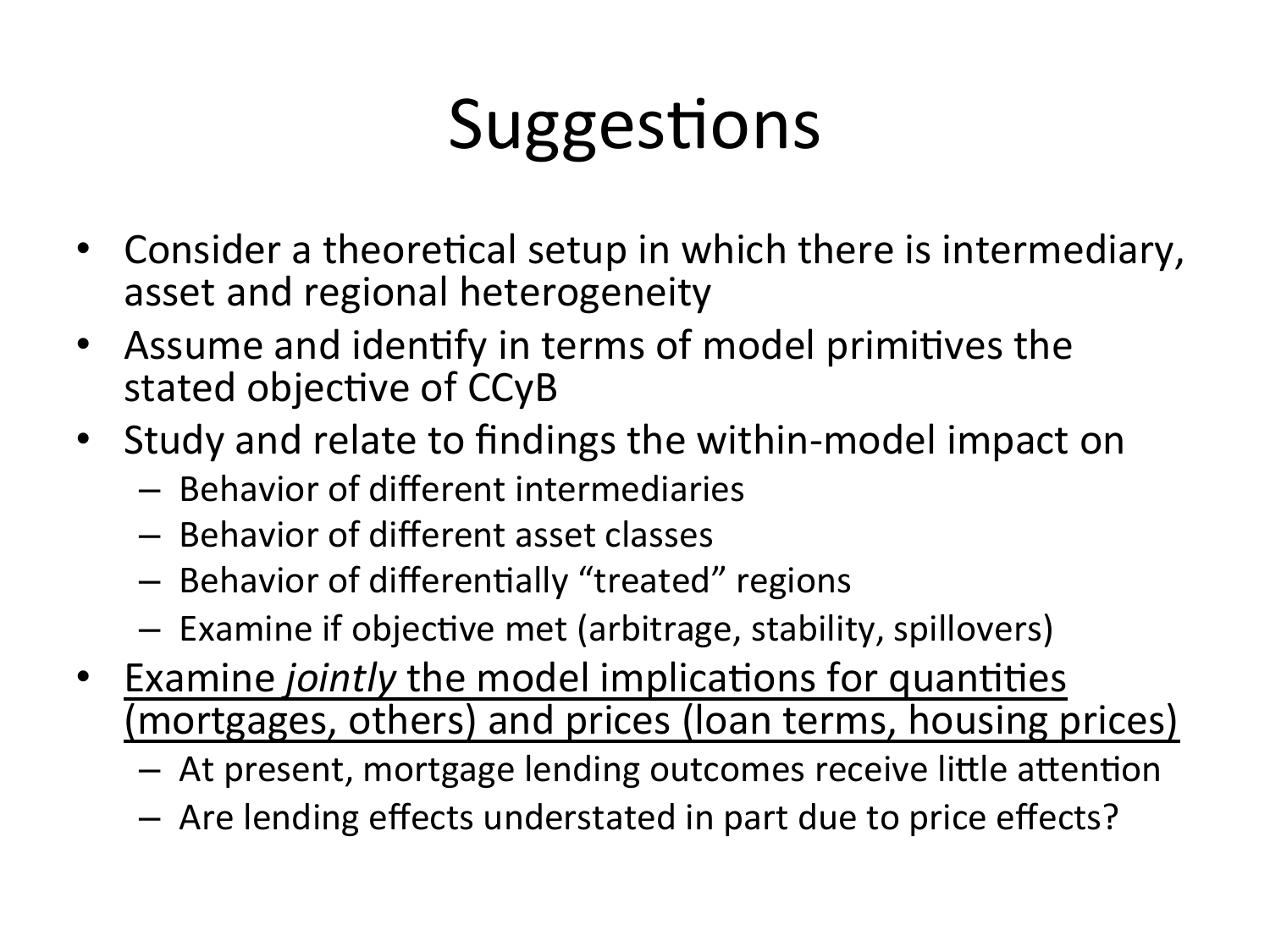## Favara, Ivanov and Rezende

- Focus on GSIB capital surcharges
- Exploit
	- $-$  Variation in capital surcharges
	- Supervisory stress-tests data on corporate loans (terms and firm balance-sheets) in the US
- Interesting results
	- Loan commitments to firms by "treated" lenders decrease
		- Extensive as well as intensive margin, economically significant
	- $-$  Risk assessments of firms by "treated" lenders is safer!
	- No real effect (borrowing, investment)!!
- Could suggest potential within-lender and withinsector arbitrage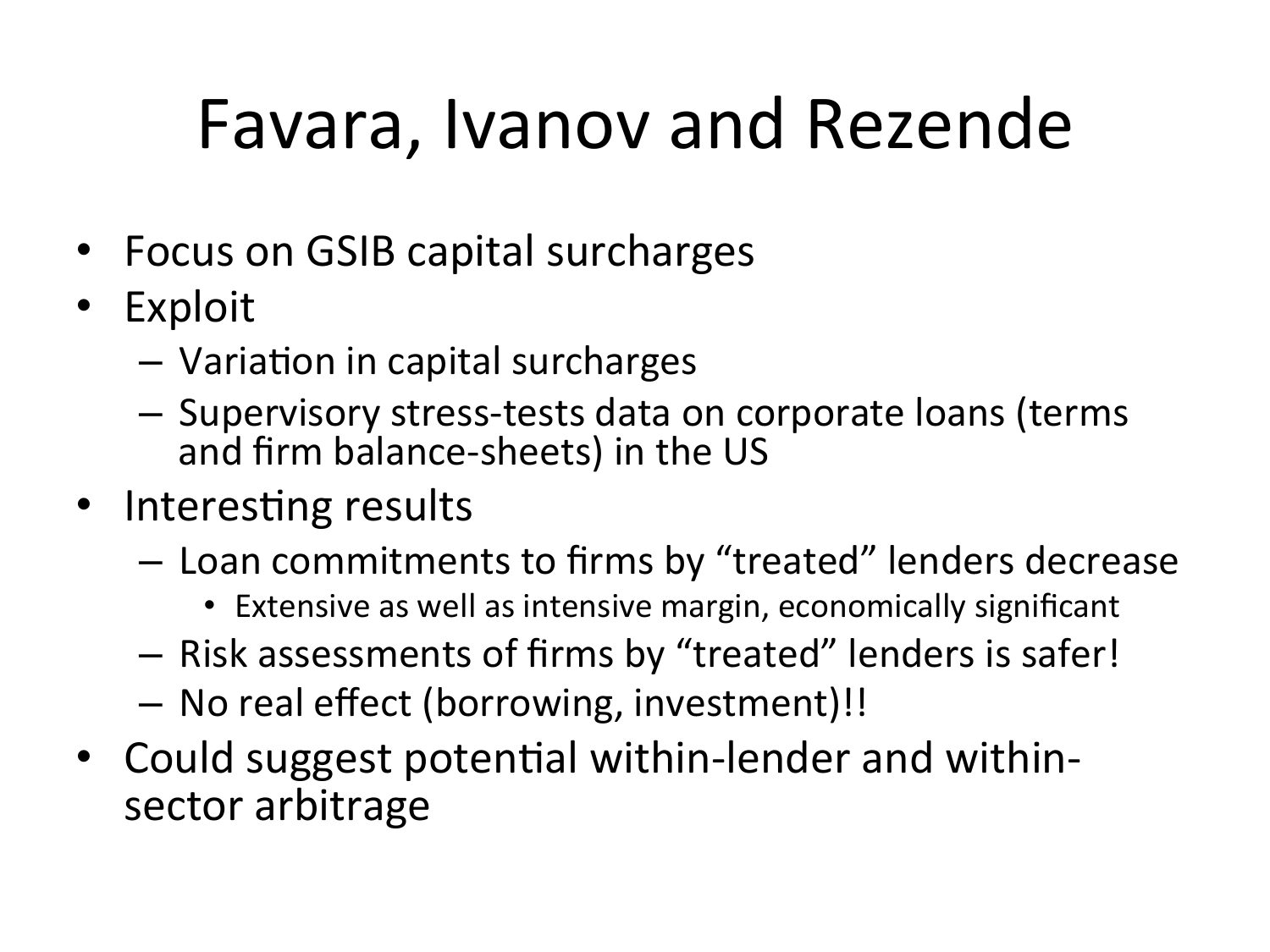## Results

- Possible interpretations and further findings
	- $-$  Loan commitments by "treated" lenders decrease
		- Expected result
	- $-$  Risk assessments by "treated" lenders is safer
		- Relate to the ex-post performance of the firm
		- Is this arbitrage/manipulation or effect of lower leverage? (NY Fed paper, within-firm cross-bank effect)
		- Authors find risk assessments improve due to higher collateral, guarantees and longer loan maturity
	- $-$  There is a real effect: Borrowing / fixed assets increase!
		- Firms switch to "control" group of lenders better matching?
		- No casualties at extensive margin?
		- Information-sensitive borrowers such as SME loans?
		- Riskier firms with coincident liquidity or solvency problems?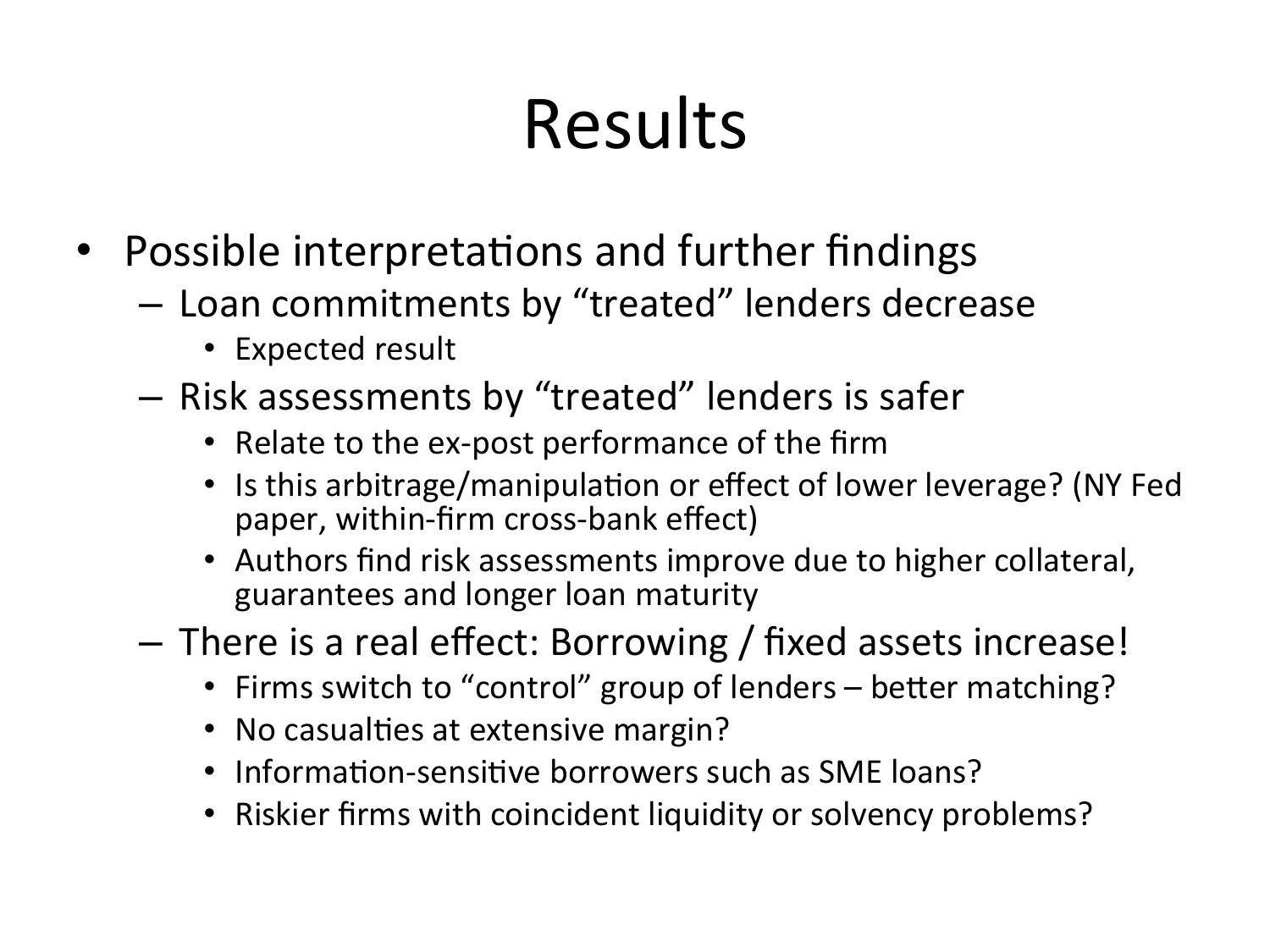#### If the results are correct...

- Are the harmful effects of GSIB capital surcharges highly over-stated?
- Within-sector risk shuffling efficient?
- Depends…
	- What is the systemic footprint of control group of lenders? Shadow banks? We have been here!
	- What is the leverage over time of control group of lenders (given size is the classifying criterion)?
	- $-$  Is systemic risk additive OR breaking up risk across balance-sheets reduces systemic risk?